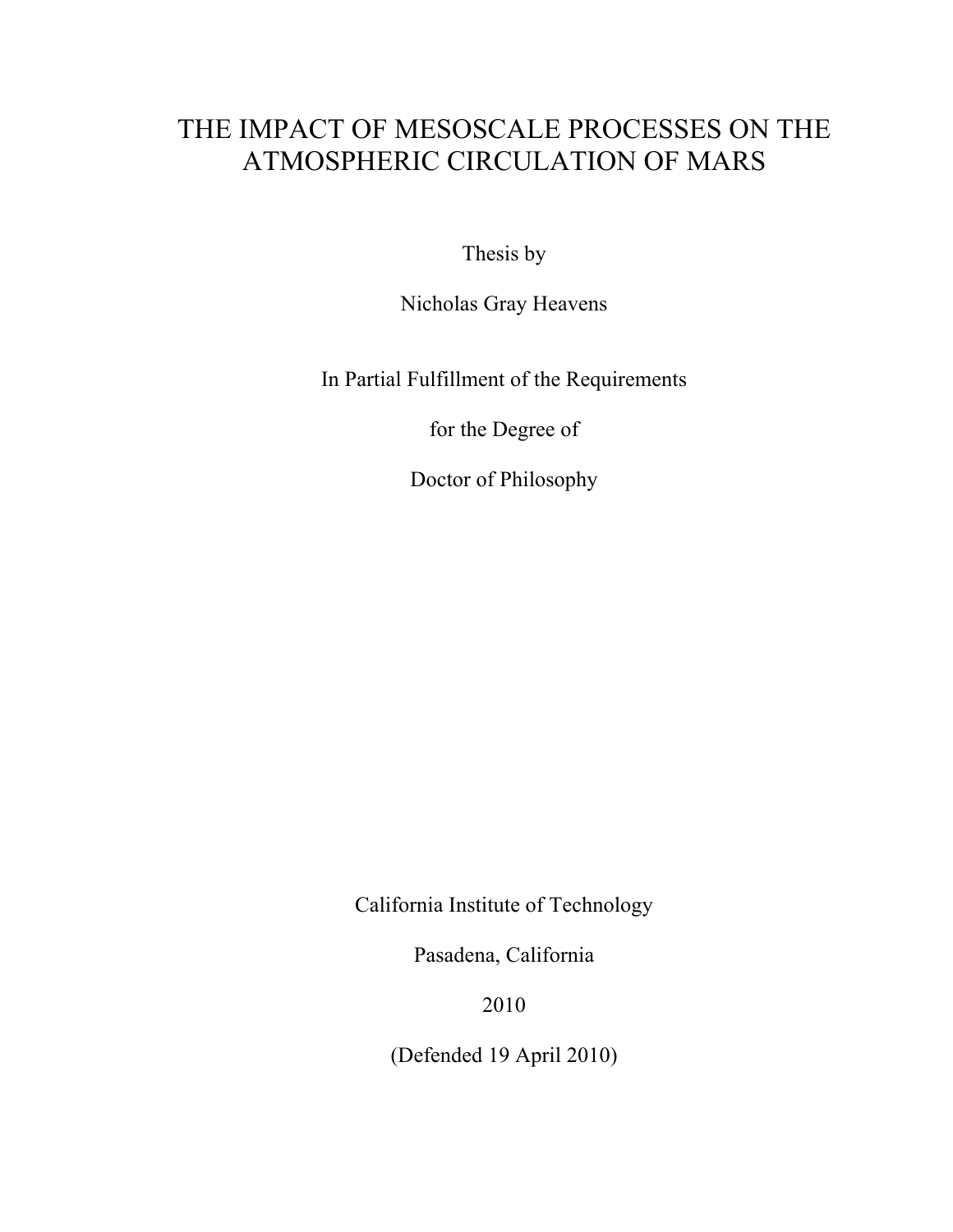Nicholas Gray Heavens

All Rights Reserved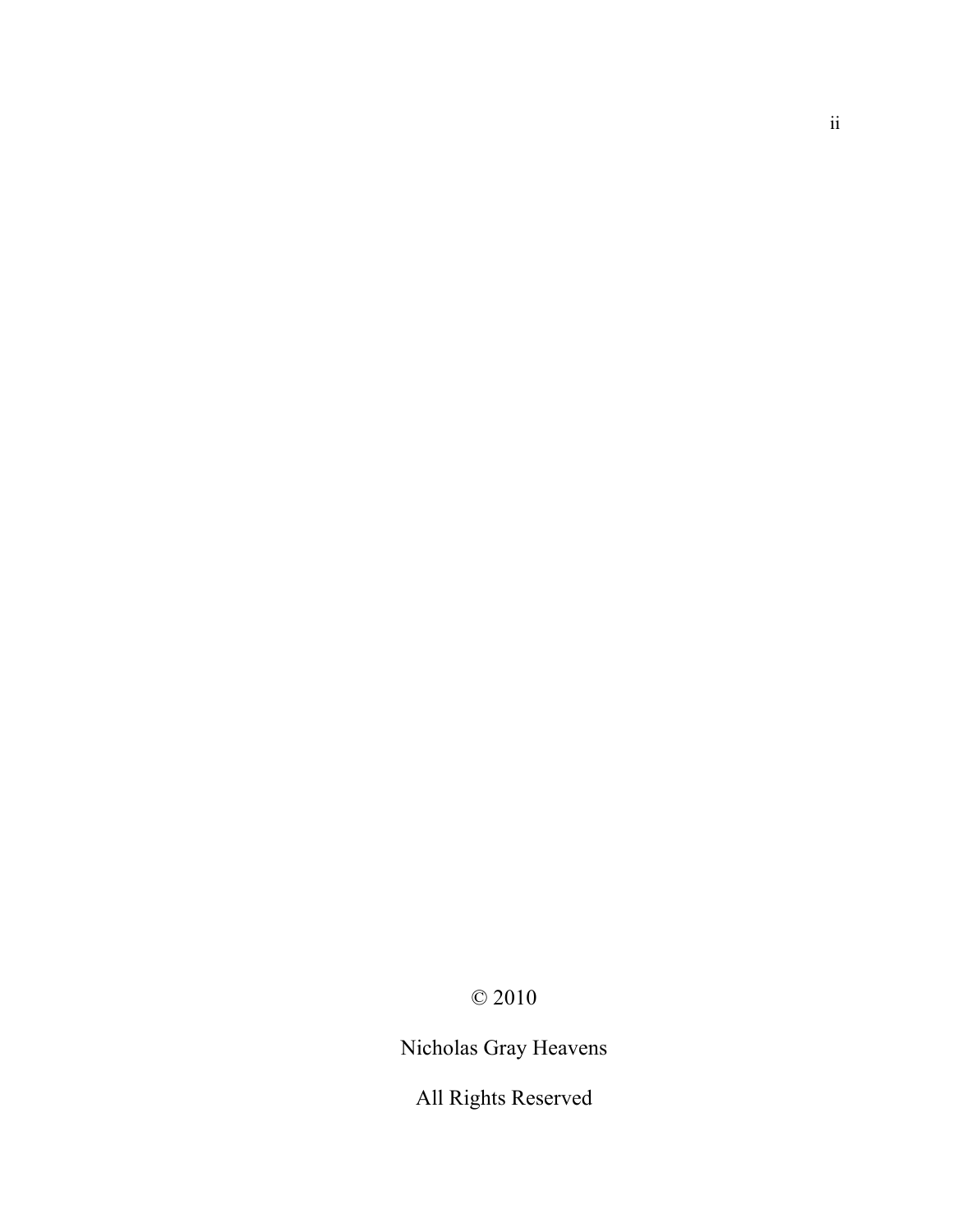*Maxima pars uatum, pater et iuuenes patre digni, decipimur specie recti. Breuis esse laboro, obscurus fio; sectantem leuia nerui deficiunt animique; professus grandia turget; serpit humi tutus nimium timidusque procellae; qui uariare cupit rem prodigialiter unam, delphinum siluis adpingit, fluctibus aprum.*

The vast majority of poets, both the laureate And the young ones some day laurelworthy, We all are deceived by the appearance of right. I strive to be succinct, yet I become obscure. My mind and nerves fail in the pursuit of eloquence. Turning epic, I merely might appear swollen. Or fearful of such storms I could creep along Safely upon well-trodden ground. Since he who wants to remake a world With overweening genius often paints A dolphin burrowing in the woods Or a boar at play in the rolling waves.

Quintus Horatius Flaccus, *Ars Poetica*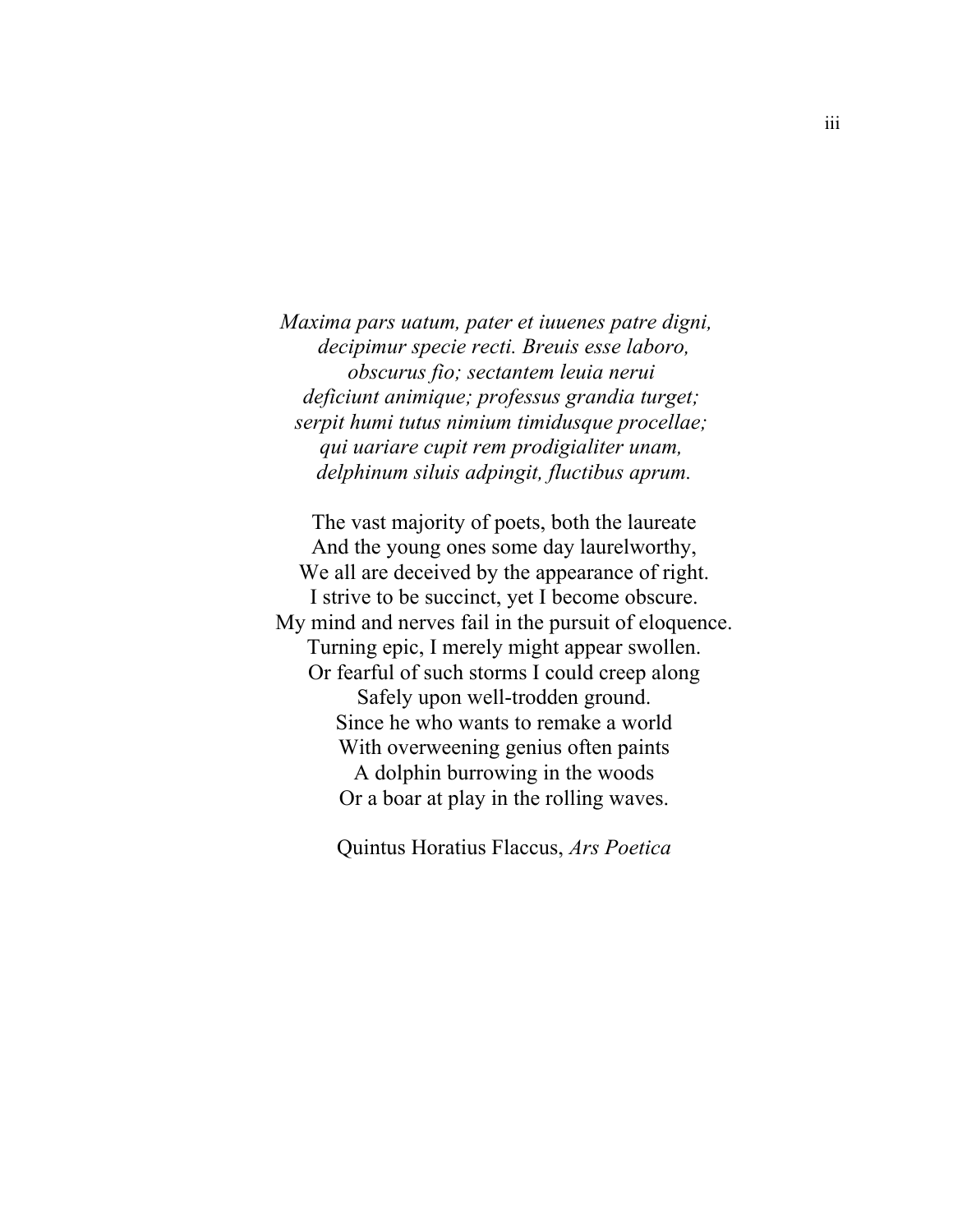#### **Acknowledgements**

When I first arrived at Caltech in June of 2005, I discovered that the Registrar's Office still had my contact information from when I was admitted as an undergraduate and that the Registrar was willing to make an initial value guess of June 2010 for my graduation date. It now appears that my choice to give Caltech a second chance and the Registrar's estimate were both correct. But I do maintain that if there has been any ease or celerity in the course of my graduate career, it was not my doing.

I owe some measure of thanks to all of those who supported my vocation as a meteorologist before I came to Caltech. I fondly recall Bob Miller, Matt Zipin, Al Cope, Jim Eberwine, and Dan Vietor, who gave me the resources and encouragement to start forecasting the weather. I thank Paul Farber for deciding to publish those forecasts in the Germantown Friends School Earthquake. I am grateful to Ron Reisman and Chris McKay for letting a high school junior work for them.

At the University of Chicago, I was fortunate to be instructed by a gifted and supportive faculty inside and outside the Department of Geophysical Sciences, particularly Gidon Eshel, Noboru Nakamura, Sue Kidwell, David Archer, Carla Mazzio, Adrian Johns, and Cam Grey. The Lunar and Planetary Institute does a variety of profound services to the planetary science community, including sponsorship of a Summer Intern program. I thank Laurel Kirkland for hiring and advising me as an Intern and asking me for dust devil forecasts, starting what may be a lifelong obsession with coniometeorology. Last in this vein, I have to thank my father for first nurturing my love of weather and climate and my mother for telling me to do what I love and accept nothing on authority.

At Caltech, I have had the great privilege to serve my apprenticeship in philosophy under the tutelage of some exceptional professors and professional staff in the Division of Geological and Planetary Sciences. First in my heart are my two advisors, Mark Richardson and Yuk Yung.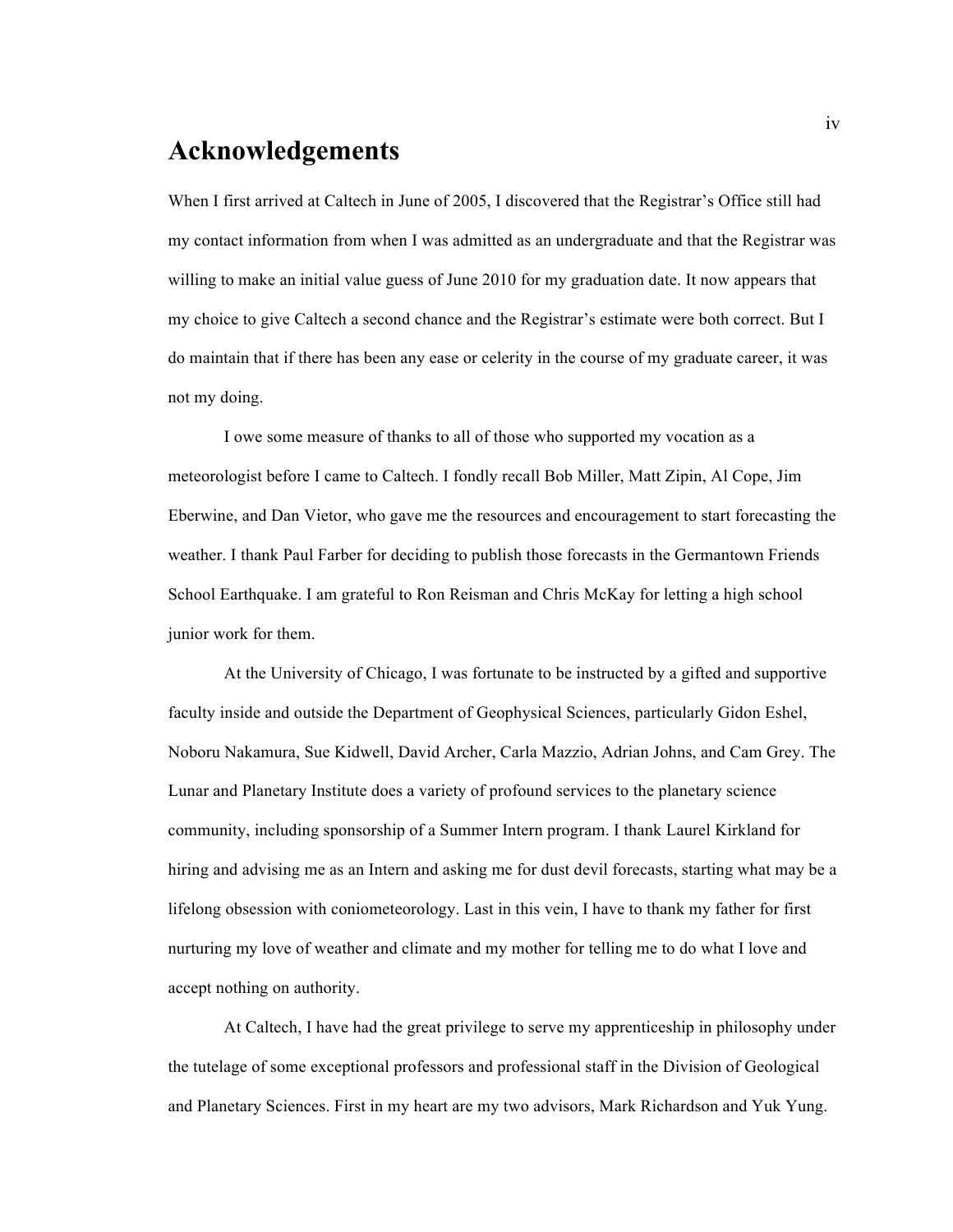Mark has advised me well under very difficult circumstances and skillfully delegated advice on purely technical matters to his valiant staff: Claire Newman, Greg Lawson, and Chris Lee. Mark has taught me much about the business and politics of planetary exploration, but most importantly he has modeled for me how a scientist both can be successful and humane. I would like to thank Yuk for taking me on as a student twice, keeping me in touch with the progress of geosciences both on and beyond Mars, and demanding surprisingly little in the bargain. I have enjoyed the conversation and hospitality of Andy Ingersoll over the years and hope he is not too disappointed that this thesis presents incomplete solutions (at best) to the very significant questions that enthrall him.

While the graduate students in Geological and Planetary Sciences often feel like a mutual querulousness society, the opportunity to complain bitterly, discuss science, or discuss anything other than science with them has made my course of study more pleasant than it would have been otherwise. The completion of this thesis owes much to Michael Busch, Joannah Metz, and Meg Schwamb, my peloton. I thank Alejandro Soto, Xin Guo, and Kevin Lewis for valuable discussions of Mars weather and climate.

Outside of Caltech, I need to thank John Wilson, Don Banfield, Francois Forget, Scot Rafkin, Tim McConnochie, Bob Sica, Jasper Kok, Nilton Renno, Luca Montabone, Mike Mischna, and Paul Hayne for deeply engaging with my research at professional conferences and on other occasions and providing interactive feedback at much shorter timescales than formal peer review.

And now at the close, I reserve the last places for those of greatest dignity. First, I would like to thank the Mars Climate Sounder Science Operations Team, especially David Kass, Armin Kleinböhl, Wedad Abdou, and Jim Shirley for providing the bulk of technical and other support necessary for this work.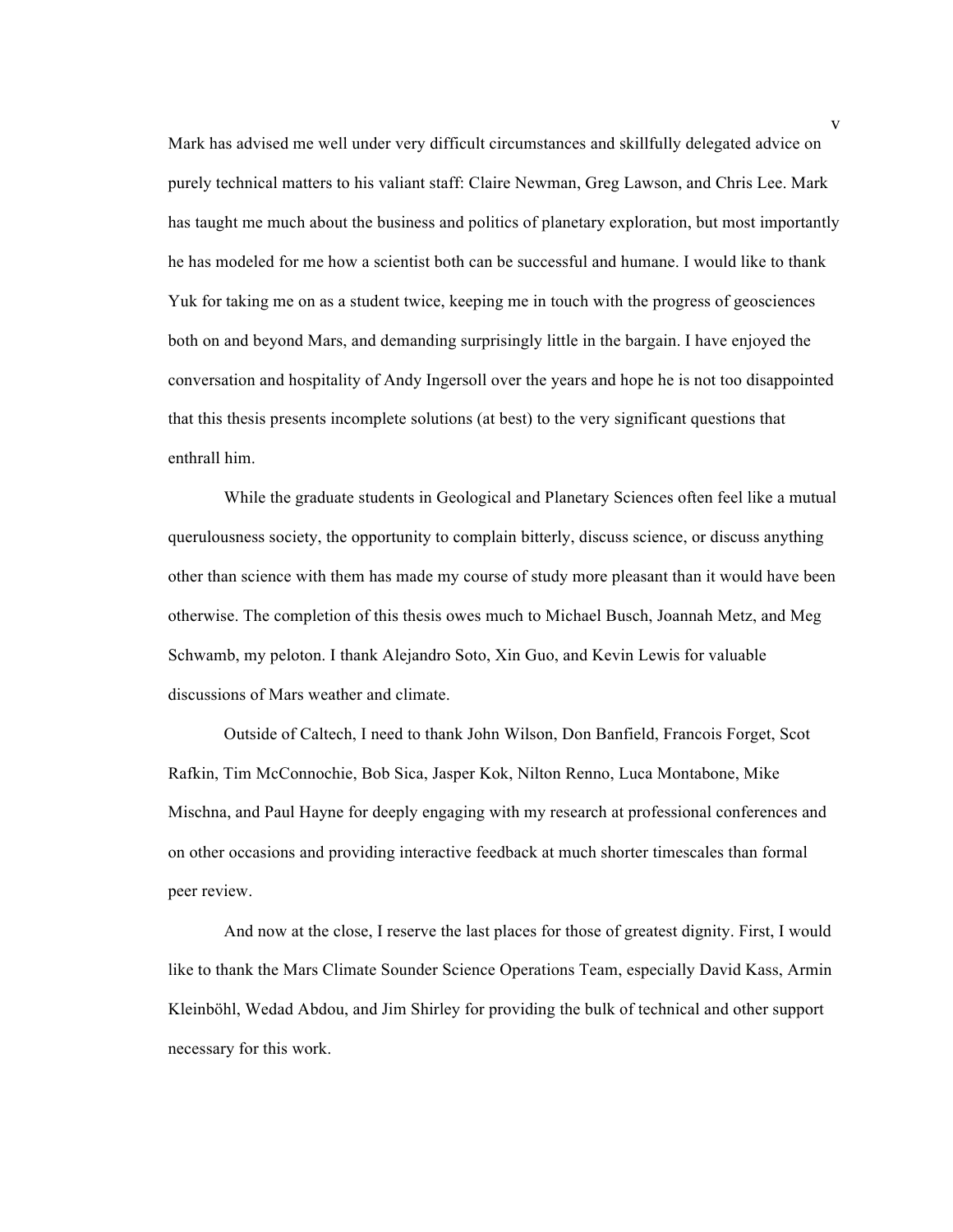And finally, I thank Daniel J. McCleese and John T. Schofield, the Principal Investigator and Deputy Principal Investigator of the Mars Climate Sounder on the Mars Reconnaissance Orbiter. When I was a cooing infant, they conceived of a multispectral, broadband limb and nadir sounder for Mars. Throughout my lifetime, they have flown such an instrument on two unsuccessful orbiters. But now (to paraphrase Vergil) after various failures of engineering and downfalls in NASA funding, an instrument of theirs successfully reached Mars. I have been most fortunate and privileged not only to analyze Mars Climate Sounder products but also to have the support and counsel of those who have dedicated much of their careers to making those products possible. This thesis is humbly dedicated to them. I think it was worth it.

The research described in this thesis was carried out in part at and funded by the Jet Propulsion Laboratory, California Institute of Technology under a contract with the National Aeronautics and Space Administration through the Mars Reconnaissance Orbiter project.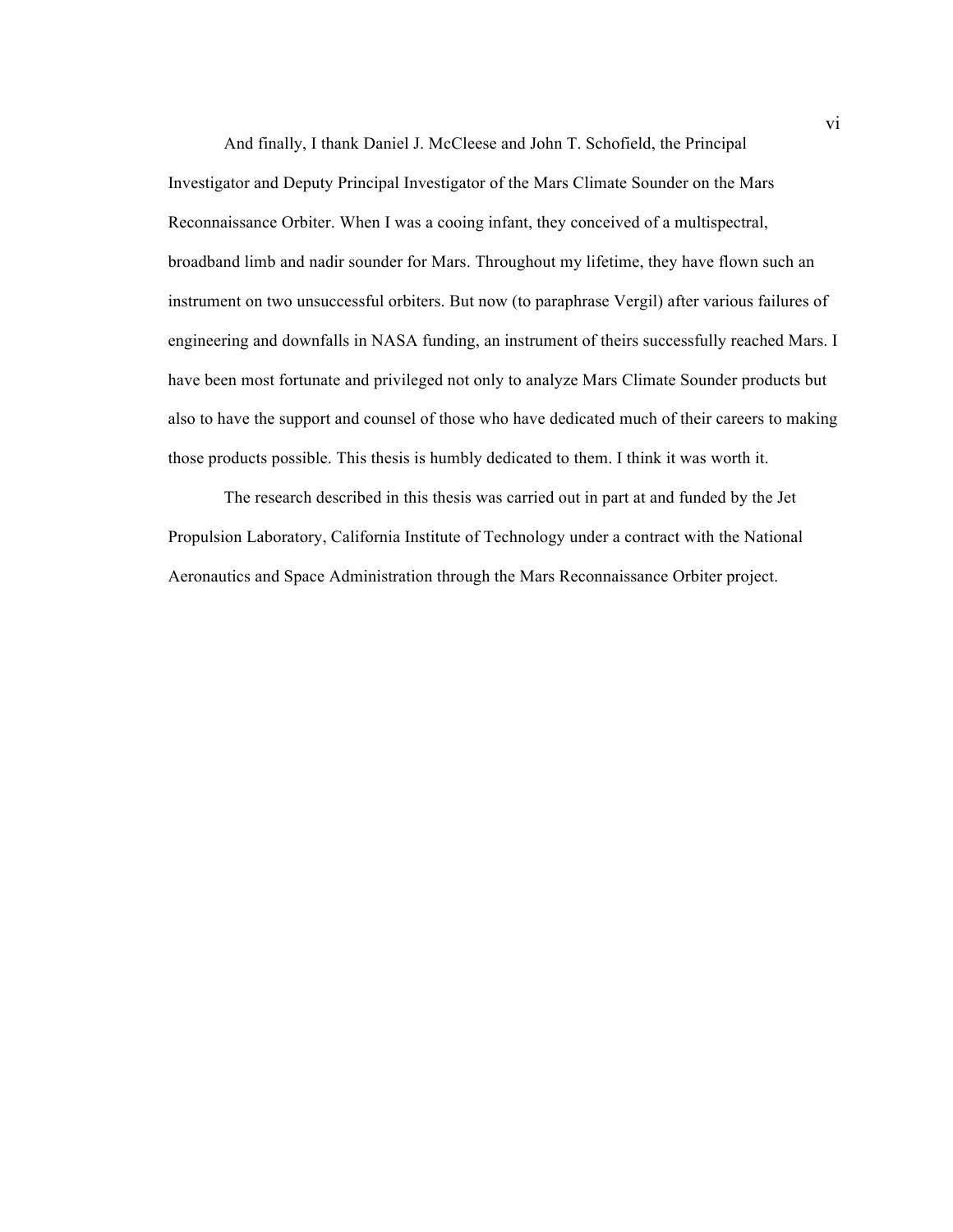#### **Abstract**

The study of the modern martian atmosphere is  $(1)$  a key to the climate of Mars's past;  $(2)$  useful for comparison with other terrestrial planets such as the Earth; and (3) can support hazard analysis and weather forecasting for future exploration and habitation of the planet. Recently, it was found that middle atmospheric downwelling near the south pole during southern winter is much more vigorous than predicted by most Mars general circulation models. This underestimate may be due to models erroneously representing the radiative forcings in the atmosphere due to aerosol and/or the mechanical forcings due to wave breaking. Errors of this kind would influence middle atmospheric dynamics and likely would result from incomplete understanding of lower atmospheric processes such as dust transport. Here, retrievals of vertical profiles of temperature, pressure, dust, and water ice from the Mars Climate Sounder (MCS) on Mars Reconnaissance Orbiter (MRO) are used to characterize the atmospheric circulation of Mars and its forcings. First, I consider the annual cycle of the thermal structure and aerosol distributions of the lower and middle atmosphere and investigate the degree of coupling between the lower and middle atmospheric mean meridional circulations. To evaluate the role of wave breaking, I look for local convective instabilities in the martian middle atmosphere: a key indicator of saturating vertically propagating waves such as the gravity waves and the thermal tides, which are important sources of wave drag in the Earth's mesosphere. I then characterize the vertical distribution of dust and its approximate radiative effects during northern spring and summer and show there is usually a maximum in dust mass mixing ratio at  $\sim$ 15—25 km above the tropics, which is not currently simulated by models. Next, I evaluate the relative importance of dust storm activity, pseudo-moist convection due to the solar heating of dust, orographic effects, and scavenging by water ice clouds in producing this maximum. Finally, I show that published models underestimate the thickness and altitude of water ice clouds in northern summer.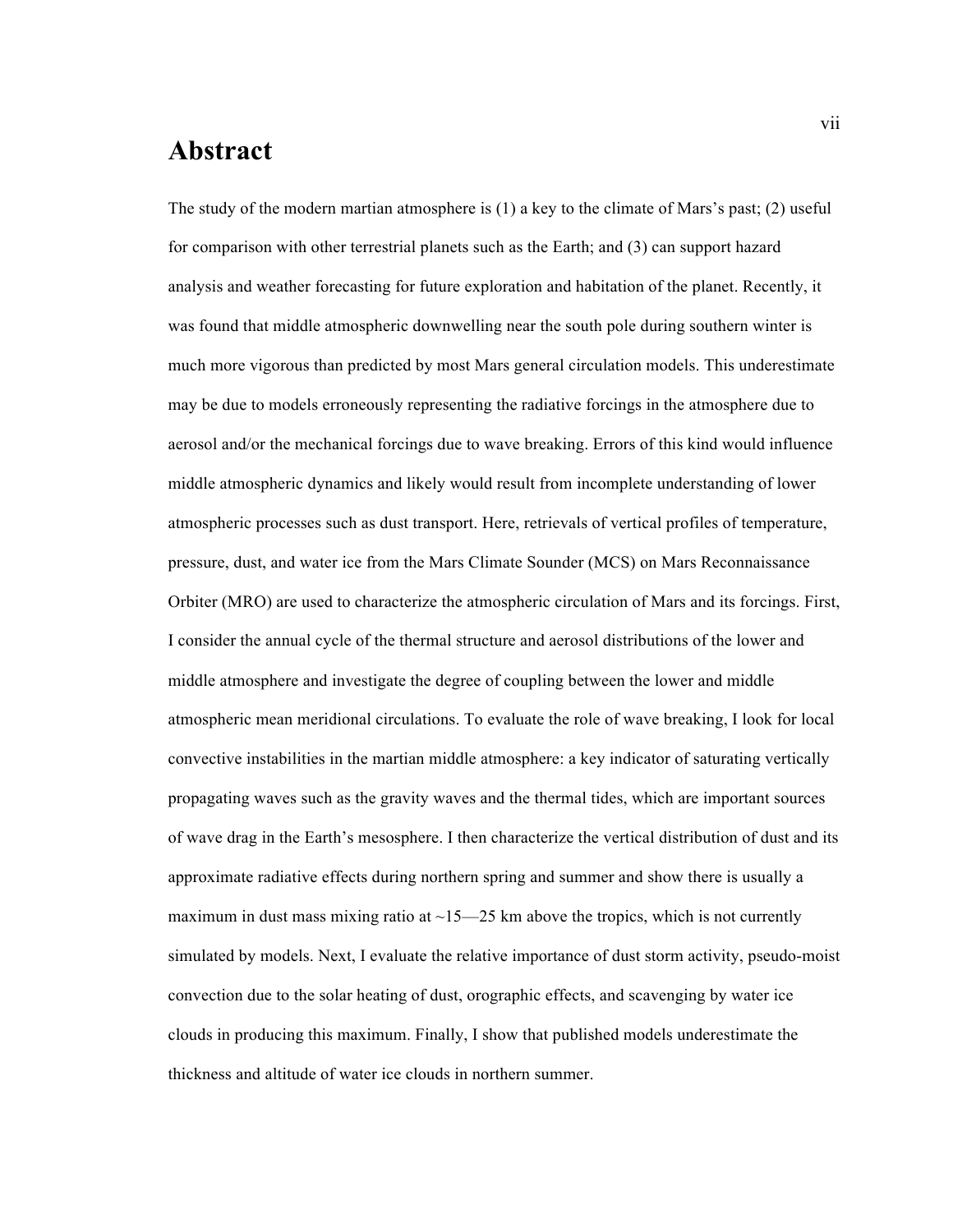# **Table of Contents**

| Chapter 2: The Mean Meridional Circulation of the Martian Atmosphere  16  |      |
|---------------------------------------------------------------------------|------|
|                                                                           |      |
|                                                                           |      |
|                                                                           |      |
|                                                                           |      |
|                                                                           |      |
| 2.6 An Alternative Approach to the Analysis of Kinematic Coupling  48     |      |
|                                                                           |      |
|                                                                           |      |
| Chapter 3: Convective Instability in the Martian Middle Atmosphere58      |      |
|                                                                           |      |
|                                                                           |      |
|                                                                           |      |
|                                                                           |      |
|                                                                           |      |
|                                                                           |      |
| Chapter 4: The Vertical Distribution of Dust in the Martian Atmosphere    |      |
|                                                                           |      |
|                                                                           |      |
|                                                                           |      |
| 4.3 A New Scheme for Representing Martian Vertical Dust Distributions 125 |      |
|                                                                           |      |
|                                                                           |      |
|                                                                           |      |
|                                                                           |      |
|                                                                           |      |
|                                                                           |      |
| 5.2 Comparison of MCS Vertical Dust Profiles with Simulations of          |      |
|                                                                           |      |
|                                                                           |      |
|                                                                           |      |
|                                                                           | .218 |
|                                                                           |      |
| Chapter 6: Water Ice Clouds Over the Martian Tropics during Northern      |      |
|                                                                           | 227  |
|                                                                           |      |
|                                                                           |      |
|                                                                           |      |
|                                                                           |      |
|                                                                           | .242 |
| Chapter 7: Reflections on Martian Mesoscale Meteorology from a Global     |      |
|                                                                           | 245  |
|                                                                           | 245  |
|                                                                           |      |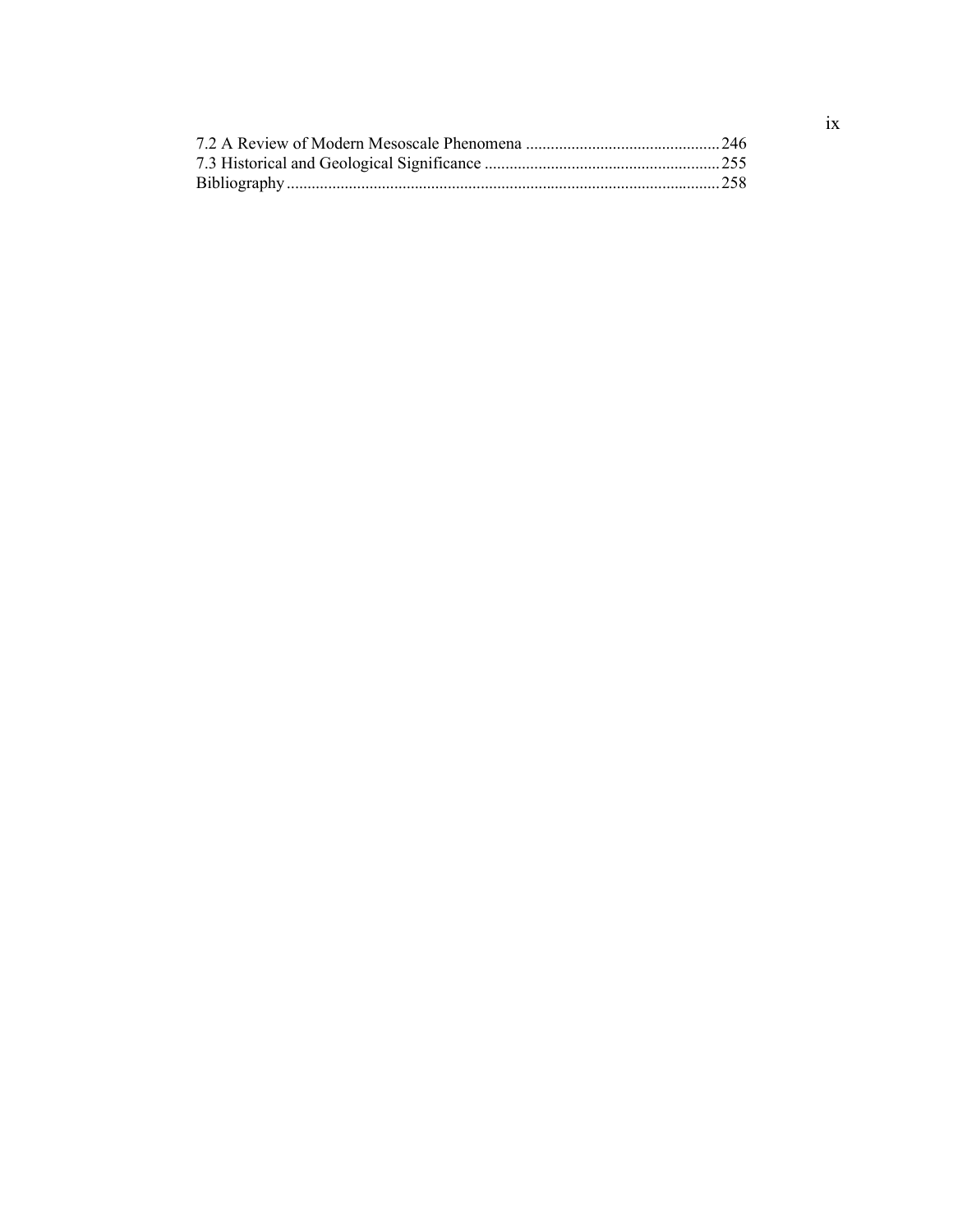# **List of Figures**

| Number                                                                              | Page |
|-------------------------------------------------------------------------------------|------|
|                                                                                     |      |
|                                                                                     |      |
|                                                                                     |      |
| 2.5 Water ice density-scaled opacity at the equinoxes and solstices27               |      |
|                                                                                     |      |
|                                                                                     |      |
|                                                                                     |      |
| 2.9 Possible kinematic coupling regimes at northern winter solstice 43              |      |
| 2.10 Upwelling and downwelling at northern summer solstice44                        |      |
| 2.11 Possible kinematic coupling regimes at northern summer solstice 47             |      |
|                                                                                     |      |
|                                                                                     |      |
|                                                                                     |      |
|                                                                                     |      |
|                                                                                     |      |
|                                                                                     |      |
|                                                                                     |      |
|                                                                                     |      |
|                                                                                     |      |
|                                                                                     |      |
|                                                                                     |      |
| 3.12 Minimum zonal average $\Gamma(p \le 50 \text{ Pa})$ and pressure of occurrence |      |
|                                                                                     |      |
|                                                                                     |      |
| 3.14 Wave-like perturbations in the stability structure near the north              |      |
|                                                                                     |      |
|                                                                                     |      |
| 3.16 Seasonal variability in nightside zonal average temperature 96                 |      |
| 3.17 Differences in zonal average temperature at 0.1 Pa between MY 28               |      |
|                                                                                     |      |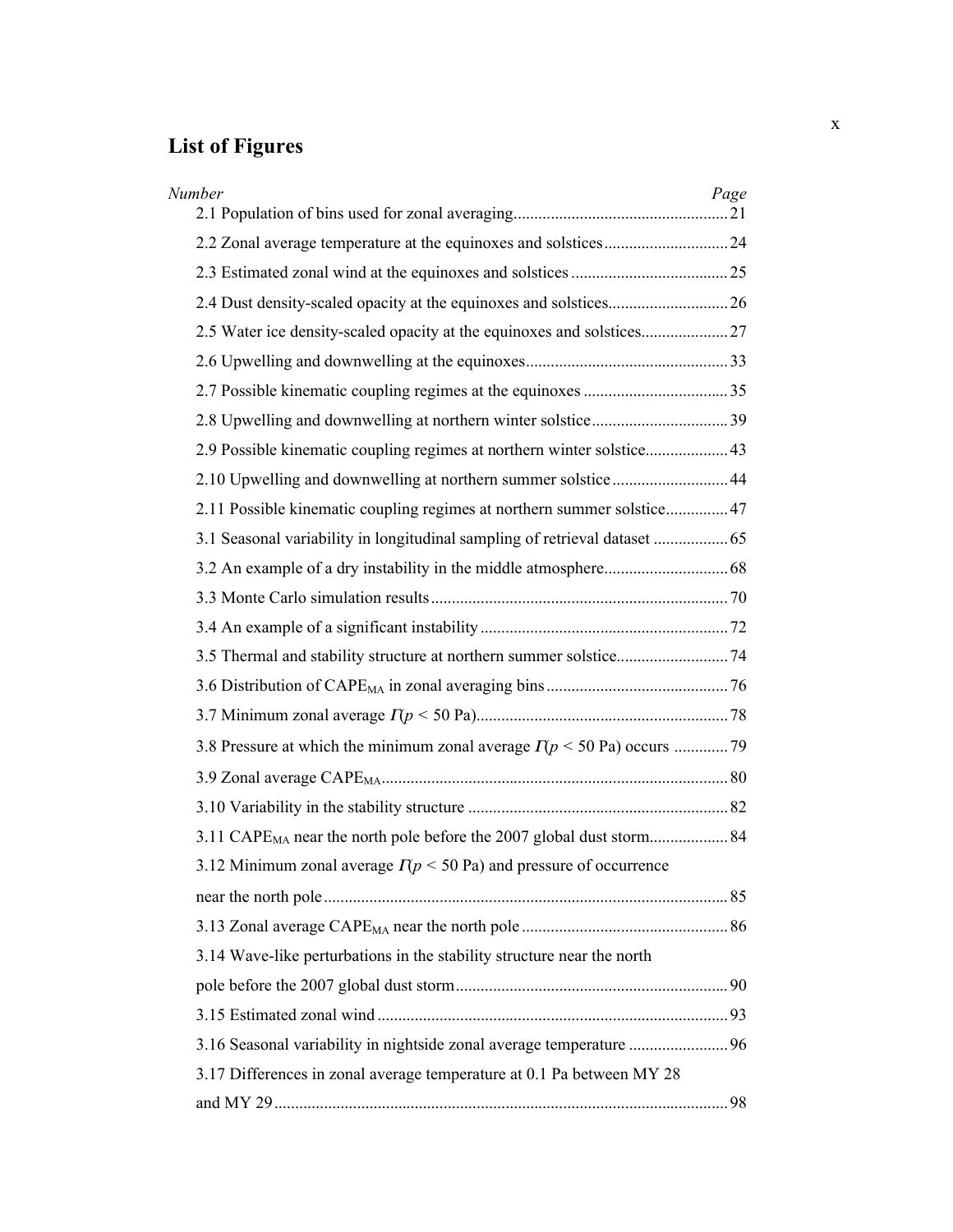| 4.1 Seasonal variability in longitudinal sampling of retrieval dataset       |  |
|------------------------------------------------------------------------------|--|
|                                                                              |  |
| 4.2 Dust distribution at northern summer solstice compared with              |  |
|                                                                              |  |
| 4.3 Histogram of altitudes at which density-scaled opacity maxima            |  |
|                                                                              |  |
|                                                                              |  |
| 4.5 Example fits of zonal average profiles using new fitting scheme 135      |  |
|                                                                              |  |
| 4.7 Seasonal and latitudinal variability in low-level dustiness 145          |  |
| 4.8 Seasonal and latitudinal variability in pulse dustiness  146             |  |
|                                                                              |  |
|                                                                              |  |
| 4.11 Seasonal and latitudinal variability in pulse thickness  150            |  |
|                                                                              |  |
| 4.13 Seasonal variability in the nightside and dayside dust distributions    |  |
|                                                                              |  |
|                                                                              |  |
|                                                                              |  |
| 5.2 Map views of average nightside dust density-scaled opacity               |  |
|                                                                              |  |
| 5.3 Longitudinal dust distributions near the northern tropic around          |  |
|                                                                              |  |
| 5.4 Longitudinal dust distributions near the northern tropic                 |  |
|                                                                              |  |
| 5.5 Longitudinal dust distributions near the northern tropic                 |  |
|                                                                              |  |
| 5.6 Longitudinal dust distributions near the northern tropic                 |  |
|                                                                              |  |
| 5.7 Nightside orbit cross-section showing thick high altitude dust and       |  |
|                                                                              |  |
| 5.8 Seasonal variability in the dust distribution over martian volcanoes 201 |  |
|                                                                              |  |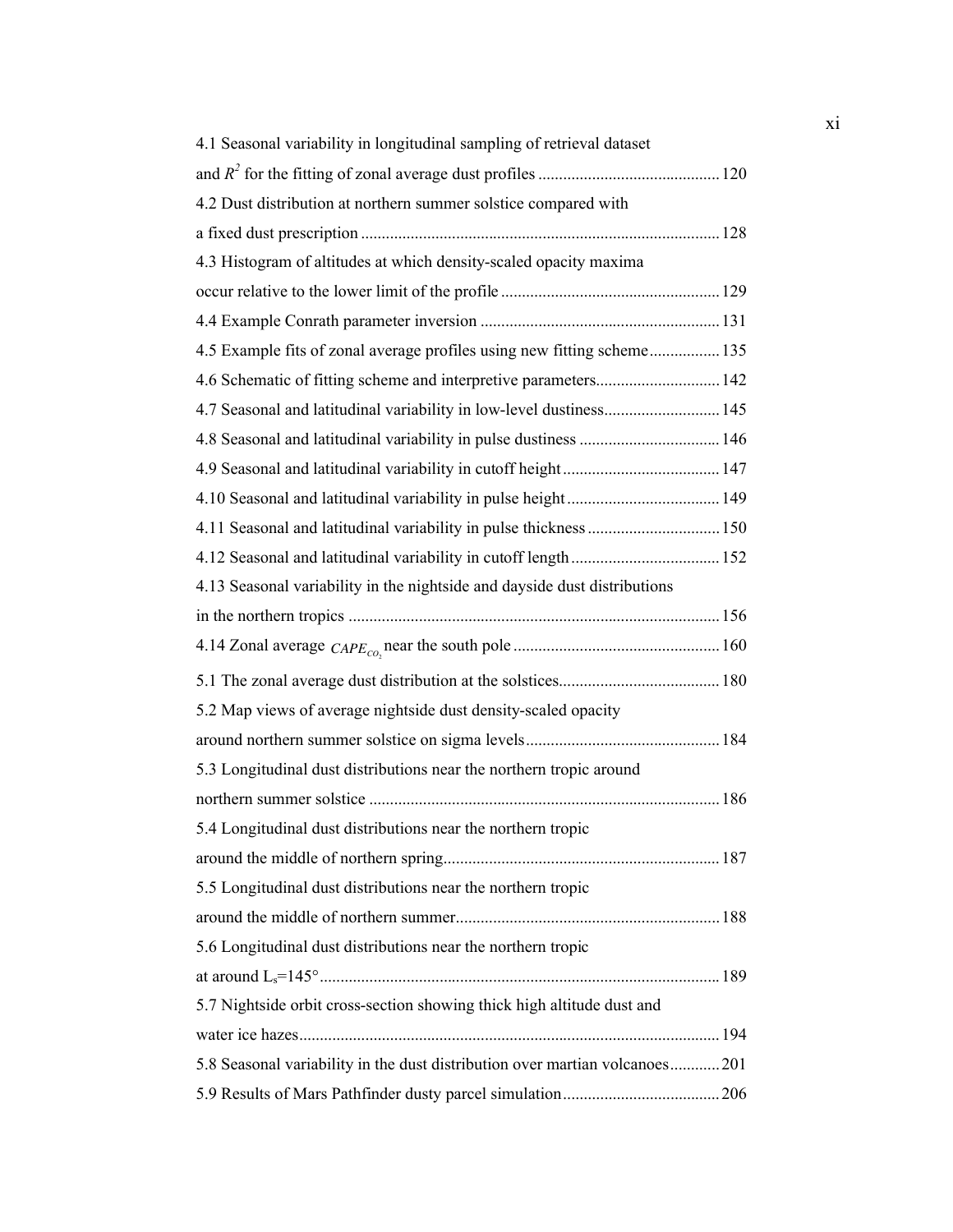| 5.10 Sensitivity of the level of neutral buoyancy predicted by Mars           |     |
|-------------------------------------------------------------------------------|-----|
| Pathfinder dusty parcel simulation to initial vertical velocity and           |     |
|                                                                               |     |
| 6.1 Nightside zonal average temperature and water ice mass                    |     |
|                                                                               | 231 |
| 6.2 Population of bins used for zonal averaging during northern summer        |     |
|                                                                               | 232 |
| 6.3 Nightside and dayside zonal average temperature and water ice mass        |     |
|                                                                               | 234 |
| 6.4 Population of bins used for zonal averaging during northern summer        |     |
|                                                                               | 235 |
| 6.5 Longitudinal variability in the water ice distribution along the northern |     |
|                                                                               | 236 |
| 6.6 Longitudinal variability in the water ice distribution along the          |     |
|                                                                               | 237 |
| 7.1 Zonal average dust distribution during the later stages of the 2007       |     |
|                                                                               | 249 |